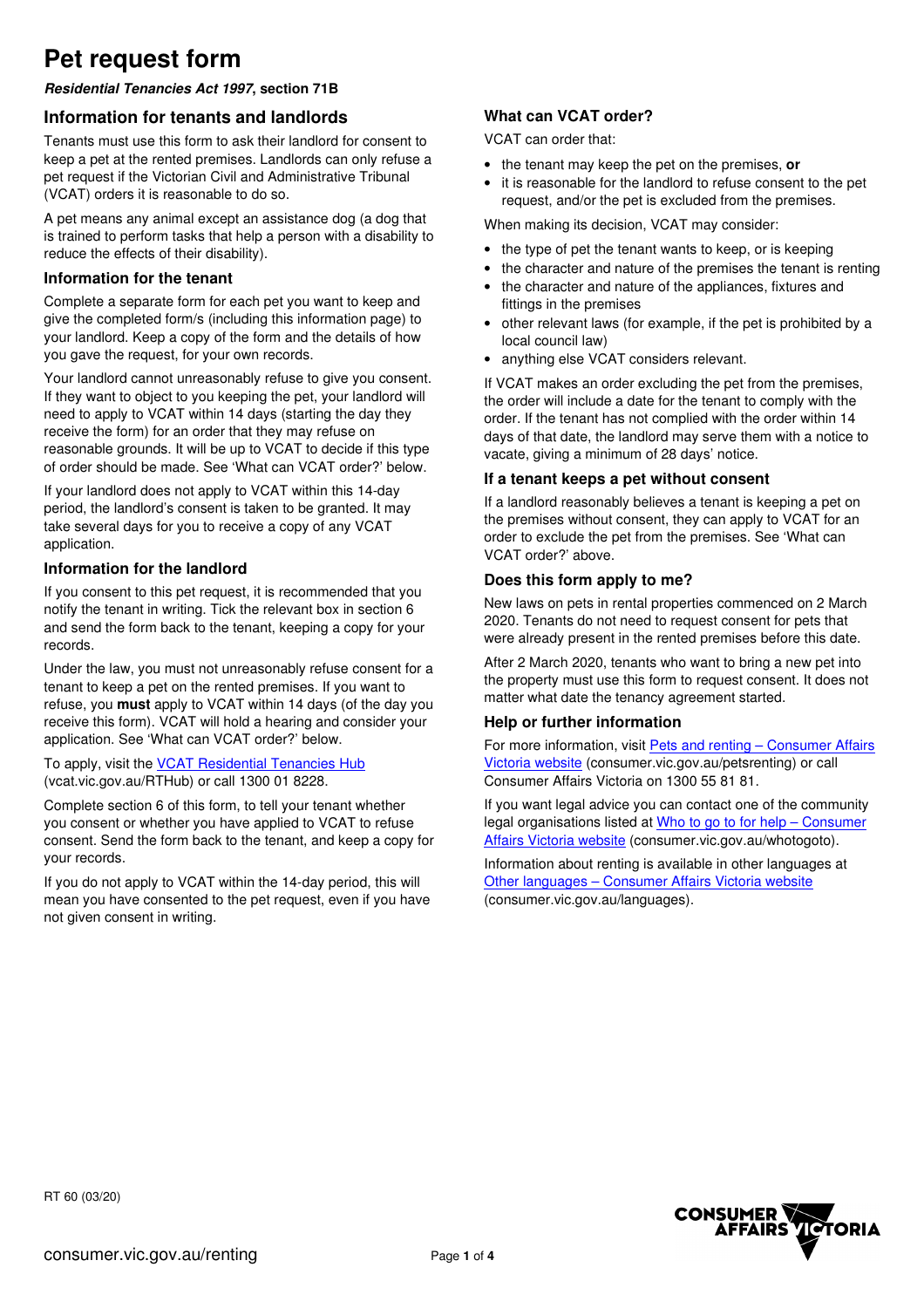# **Telephone Interpreter Service**

If you have difficulty understanding English, contact the Translating and Interpreting Service (TIS) on 131 450 (for the cost of a local call) and ask to be put through to an Information Officer at Consumer Affairs Victoria on 1300 55 81 81.

#### **Arabic**

إذا كان لديك صعوبة في فهم اللغة الإنكليزية، اتصل بخدمة الترجمة التحريرية والشفوية (TIS) على الرقم 450 131 (بكلفة مكالمة محلية) واطلب أن يوصلوك

بموظف معلومات في دائرة شؤون المستهلك في فكتوريا على الرقم 81 81 55 1300 .

Turkish İngilizce anlamakta güclük cekiyorsanız, 131 450'den (sehir ici konusma ücretine) Yazılı ve Sözlü Tercümanlık Servisini (TIS) aravarak 1300 55 81 81 numaralı telefondan Victoria Tüketici İşleri'ni aramalarını ve sizi bir Danışma Memuru ile görüştürmelerini isteyiniz.

Vietnamese Nếu quí vị không hiểu tiếng Anh, xin liên lạc với Dịch Vụ Thông Phiên Dịch (TIS) qua số 131 450 (với giá biểu của cú gọi địa phương) và yêu cầu được nối đường dây tới một Nhân Viên Thông Tin tại Bộ Tiêu Thụ Sự Vụ Victoria (Consumer Affairs Victoria) qua số 1300 55 81 81.

Somali Haddii aad dhibaato ku gabto fahmida Ingiriiska, La xiriir Adeega Tarjumida iyo Afcelinta (TIS) telefoonka 131 450 (qiimaha meesha aad joogto) weydiisuna in lagugu xiro Sarkaalka Macluumaadka ee Arrimaha Macmiilaha Fiktooriya tel: 1300 55 81 81.

Chinese 如果您聽不大懂英語, 請打電話給口譯和筆譯服務處, 電話: 131 450 (祇花費一個普通電話費)、讓他們幫您接通維多利亞消費者事 務處 (Consumer Affairs Victoria) 的信息官員, 雷話: 1300 55 81 81。

Serbian Ако вам је тешко да разумете енглески, назовите Службу преводилаца и тумача (Translating and Interpreting Service - TIS) на 131 450 (по цену локалног позива) и замолите их да вас повежу са Службеником за информације (Information Officer) у Викторијској Служби за потрошачка питања (Consumer Affairs Victoria) на 1300 55 81 81.

Amharic እገግሊዝኛ ቋንቋ ስመረዳት ችግር ካስብዎ የአስተርጓሚ ለገልግሎትን (TIS) በስልክ ቁጥር 131 450 [በሉካባቢ ጥሪ ሂሳብ] በመደወል በቪክቶሪያ ደገበኞች ጉዳይ ጽ/ቤት በስልክ ቁጥር 1300 55 81 81 ደውሎ ከመረጃ አቅራቢ ሠራተኛ ጋር እንዲያገናኘዎ መጠየቅ።

#### Dari

اگر شما مشکل دانستن زبان انگلیسی دارید، با اداره خدمات ترجمانی تحریری وشفاهی (TIS) به شماره ۴۵۰ ۱۳۱ به قیمت مخابره محلی تماس بگیرید.

ویخواهید که شما را به کارمند معلومات دفتر امور مراجعین ویکتوریا به شماره ٨١ ٨١ ٥٥ ١٣٠٠، ارتباط دهد.

Croatian Ako ne razumijete dovoljno engleski, nazovite Službu tumača i prevoditelja (TIS) na 131 450 (po cijeni mjesnog poziva) i zamolite da vas spoje sdjelatnikom za obavijesti u Consumer Affairs Victoria na 1300 55 81 81.

Greek Αν έχετε δυσκολίες στην κατανόηση της αγγλικής γλώσσας, επικοινωνήστε με την Υπηρεσία Μετάφρασης και Διερμηνείας (TIS) στο 131 450 (με το κόστος μιας τοπικής κλήσης) και ζητήστε να σας συνδέσουν με έναν Υπάλληλο Πληροφοριών στην Υπηρεσία Προστασίας Καταναλωτών Βικτώριας (Consumer Affairs Victoria) στον αριθμό 1300 55 81 81.

Italian Se avete difficoltà a comprendere l'inglese, contattate il servizio interpreti e traduttori, cioè il "Translating and Interpreting Service" (TIS) al 131 450 (per il costo di una chiamata locale), e chiedete di essere messi in comunicazione con un operatore addetto alle informazioni del dipartimento "Consumer Affairs Victoria" al numero 1300 55 81 81.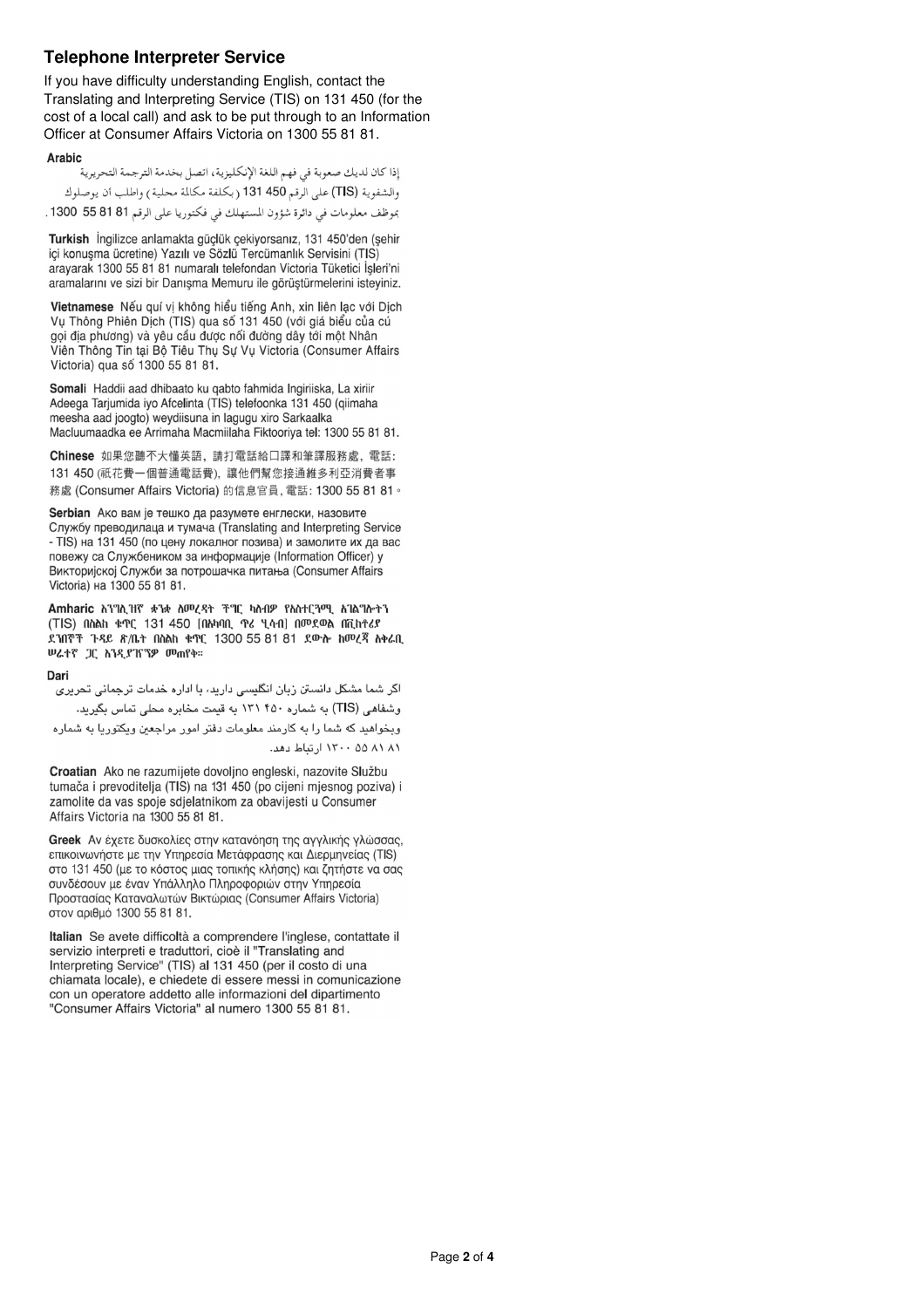# **Pet request form**

# **1 Tenant details**

Tenant/s name/s:

Address of rented premises:

Tenant/s address for serving documents (can be email address if tenant has consented to electronic service):

# **2 Landlord details**

Landlord/s name/s:

Landlord/s address for serving documents (can be email address if landlord has consented to electronic service, and can be agent's address):

# **3 Pet details**

I am asking to keep the following pet at the rented premises.

Complete a separate form for each pet. If you do not yet have a specific pet, complete as much information as you can about the kind of pet you intend to keep at the rented premises.

Animal type (including breed and species if known):

Pet name (if known):

Identifying details (if known – e.g. registration number, microchip number, sex, fur colour/length, other features):

Other information you would like to share about the suitability of the pet being kept on the premises:

You do not have to provide other information, but it may help the landlord to make an informed decision. This could include, for example:

- information about the pet's age, size, temperament, training or other characteristics
- whether the premises is suitable for keeping this type of pet (e.g. size of property, outdoor areas)
- whether the pet is permitted under the local council by-laws
- whether you intend to keep the pet inside and/or outside, or in an appropriate enclosure.

Further details are attached to this form (e.g. photo of pet, photo of enclosure, other information):

| Yes: |  |
|------|--|
| No:  |  |

Description of attachment/s: